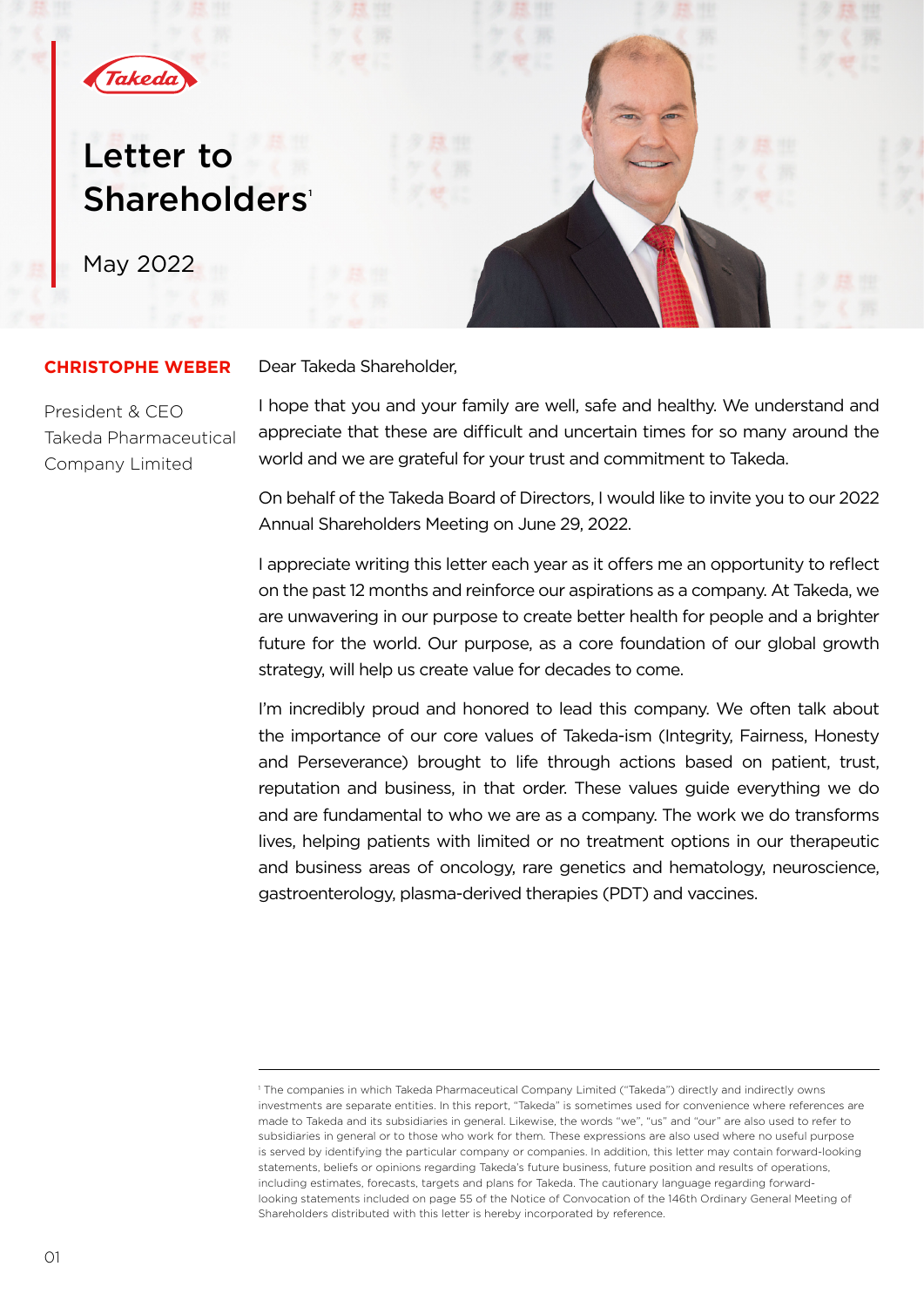# **COVID-19 and Future Pandemics**

In my letter to shareholders last year, I talked about the impact of COVID-19. At that time, we were already seeing the profound impact of this unprecedented global pandemic, and now we can say with certainty that this singular event has reset the entire landscape. I previously advocated for significant reforms to help ensure that the world is prepared for the next pandemic, including:

- Establishing a worldwide inventory and revolving stock of protective equipment, medical devices, testing kits, vaccines and treatments, which we can use early and rapidly wherever the next pandemic starts
- Creating a transparent global detection system
- Funding research to better understand zoonotic diseases and how to prevent them
- Funding research into diagnostic kits, vaccines and treatments against possible emerging pathogens and diseases, starting with coronaviruses

A year later, the global community has not made sufficient progress and risks remaining in a state of inertia and exposure in the event of another global pandemic.

Meanwhile, there is an incredible opportunity to do more to address the current pandemic. There is no question – COVID-19 vaccines have saved countless lives and have likely rescued the global economy from total devastation. The remarkable speed of bringing life-saving vaccines and therapeutics to millions of people around the world is one of the greatest acts of scientific ingenuity we have ever seen.

Takeda has been on the front lines of this effort. In calendar year 2021, we imported and distributed 50 million doses of SPIKEVAX $\mathbb{M}$  in Japan and, in 2022, we initiated the importation and distribution of an additional 93 million booster doses. We also recently received approval from the Ministry of Health, Labor and Welfare (MHLW) to license and manufacture NUVAXOVID<sup>®</sup> and have started distributing in Japan.

We are grateful to play a role in bringing these COVID-19 vaccines to the people of Japan. At the same time, I question whether what we have right now is good enough. There is an immediate opportunity for the scientific community to work to ensure that the next generation of COVID-19 vaccines has an even greater efficacy durability. A reliance on a consistent pattern of frequent boosters could ultimately diminish adoption — and we are already seeing booster adoption plateau in some countries. In addition, we should accumulate more clinical data and real-world evidence to establish the long-term benefit/risk profile of

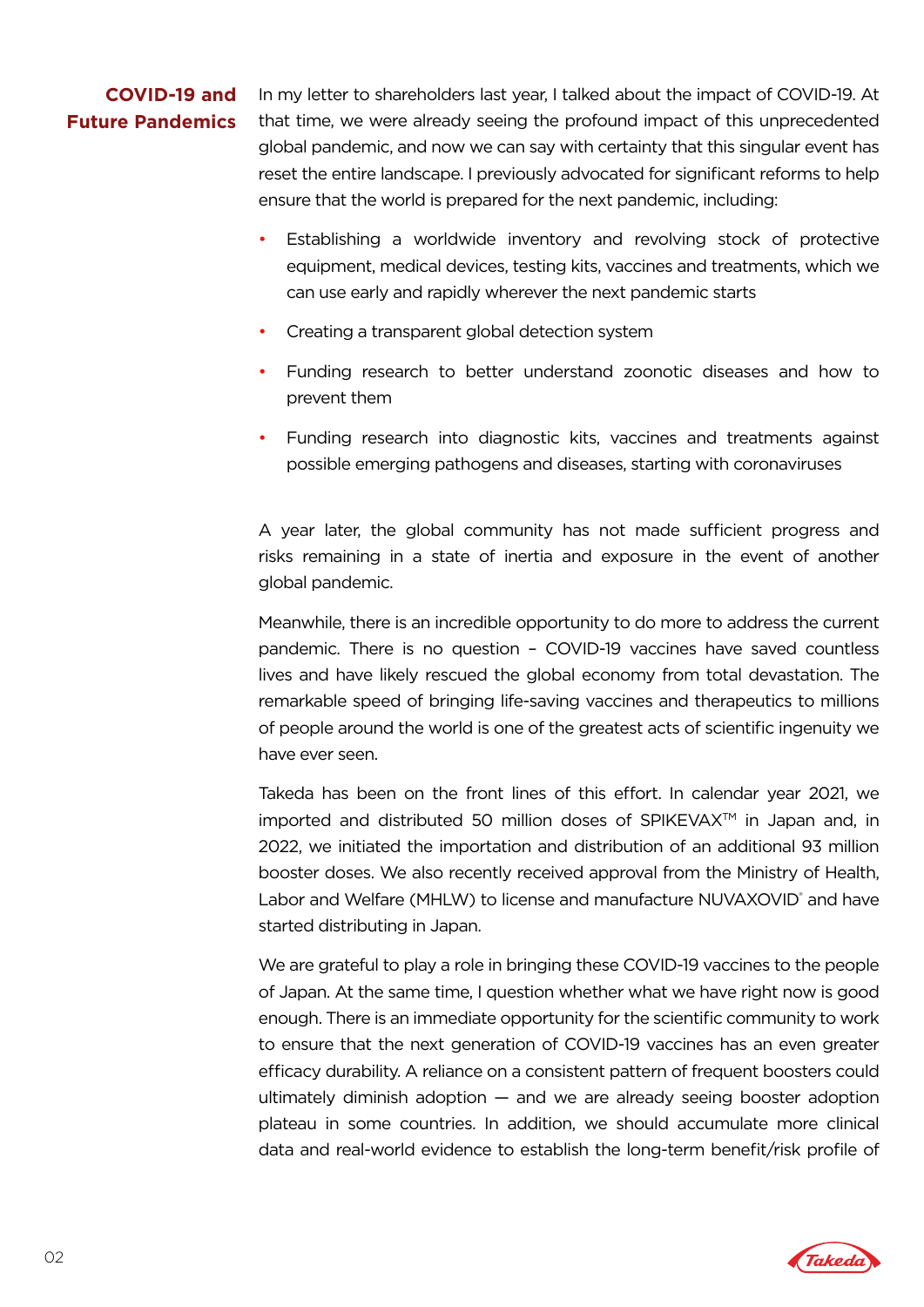multiple booster doses among the broader population in a short period of time, a practice never done before with any vaccine.

With that said, we cannot lose sight of the extraordinary accomplishments from the industry throughout the pandemic. It kicked off a radical new era of innovation and a newfound respect for science. We also saw the industry come together and put competitive interests aside in the spirit of addressing one of the greatest public health threats of our lifetime. We must continue to rethink the collaboration model to share assays, models and data while concurrently focusing on competitive innovation.

## The recent conflict and humanitarian crisis in Ukraine are a stark reminder that we now live in a very uncertain and politically divided world in which unprovoked acts of aggression can quickly lead to dramatic shifts in the geopolitical landscape and cause turbulence in market dynamics. This conflict, along with the increasingly strained relationship between the U.S. and China on top of the COVID-19 pandemic, has significantly accelerated a global paradigm shift. The conflict in Ukraine has reinforced that there are inherent risks in economic interdependence among countries with opposing security interests and ideologies, creating new uncertainties and forcing businesses to ultimately make tough decisions. **A Shifting Paradigm on Globalization**

Many leading global companies completely revisited their relationship with Russia almost overnight as a result of this conflict. This sent a strong signal that a network of values-driven companies and governments can, and will, act when fundamental human rights principles are at stake.

As the humanitarian crisis in Ukraine continued to escalate, it became clear that we needed to make the tough decision to end non-essential business with Russia, but we decided that we would not stop delivering our medicines to patients in need, neither in Ukraine nor in Russia. The situation continues to evolve but we are confident that our response has been appropriate, with our employees demonstrating an everyday commitment to our mission. It serves as a reminder that we will always be ready to lead and conduct business according to our values.

The increasing tensions between China and a collective of countries that includes, among others, the United States, Japan and European nations, represents another source of potential risk for many companies. One does not know if there will be an economic decoupling impacting healthcare, and, if there is one, how extensive and rapid it will be. As a global company, we believe that it is important to manage these risks and we are scenario planning to ensure that we can pivot according to any situation.

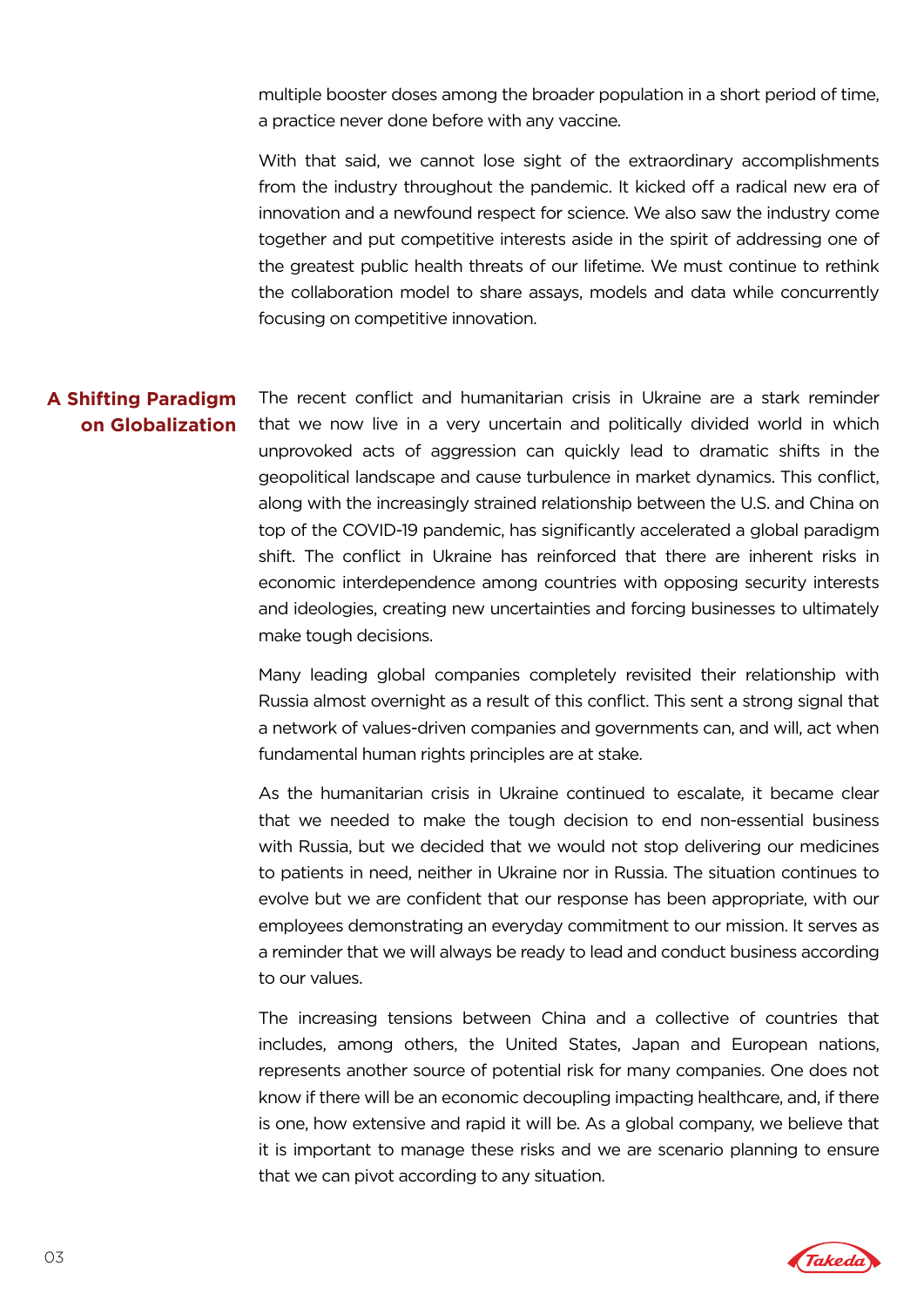As explained later in this letter, we will invest in and support our ambition to provide patients in China with innovative medicines and health care. On the other hand, we are actively managing the risk of a broader economic decoupling. We believe that our global strategic centers and assets (i.e., headquarters and global hubs, research centers, global supply chains) located in Japan, the U.S., Europe and Singapore will ensure our resilience in a less globalized world.

### Last year, I cited the importance of protecting health care financing, but the situation has since deteriorated. The global response to the COVID-19 pandemic, economic support for Ukraine, investments related to climate change, and a growing government deficit are going to continue to restrain health care budgets worldwide. **Economic Pressures and Emerging Risks**

Energy and food costs, together with supply chain constraints, have led to significantly higher inflation and economists are pointing to a heightened risk of a looming recession, particularly as the forces driving inflation show no signs of abating. This perfect storm scenario will have an impact on investment in innovation and could accelerate downward pressure on drug pricing.

While these various economic and geopolitical tensions pressure-test our resilience in new ways, I am always reminded that our work matters more than ever. Our ability to navigate change and uncertainty, demonstrated over the last 240 years, will allow us to continue to fulfill our purpose, drive growth and deliver innovative treatments to address patients' greatest unmet medical needs.

I am energized by the impact we are making for patients and our continued momentum. Our goal is to continue to grow Takeda into the most trusted, science-driven, digital biopharmaceutical company.

# **Building an Exceptional People Experience**

I attribute our ongoing success to our amazing people. I am proud of the approximately 50,000 dedicated and patient-focused colleagues that embody our values, are dedicated to our mission, and help us build a dynamic future. Despite the pandemic and the daily stresses of modern life, they continue to focus on patients and show incredible empathy and support for each other.

Our intention is to continuously deliver an exceptional people experience wherever they work. Attracting and retaining a talented, diverse and highlyengaged workforce enables Takeda to live our values and continue to create value for patients. Our most recent global employee satisfaction survey

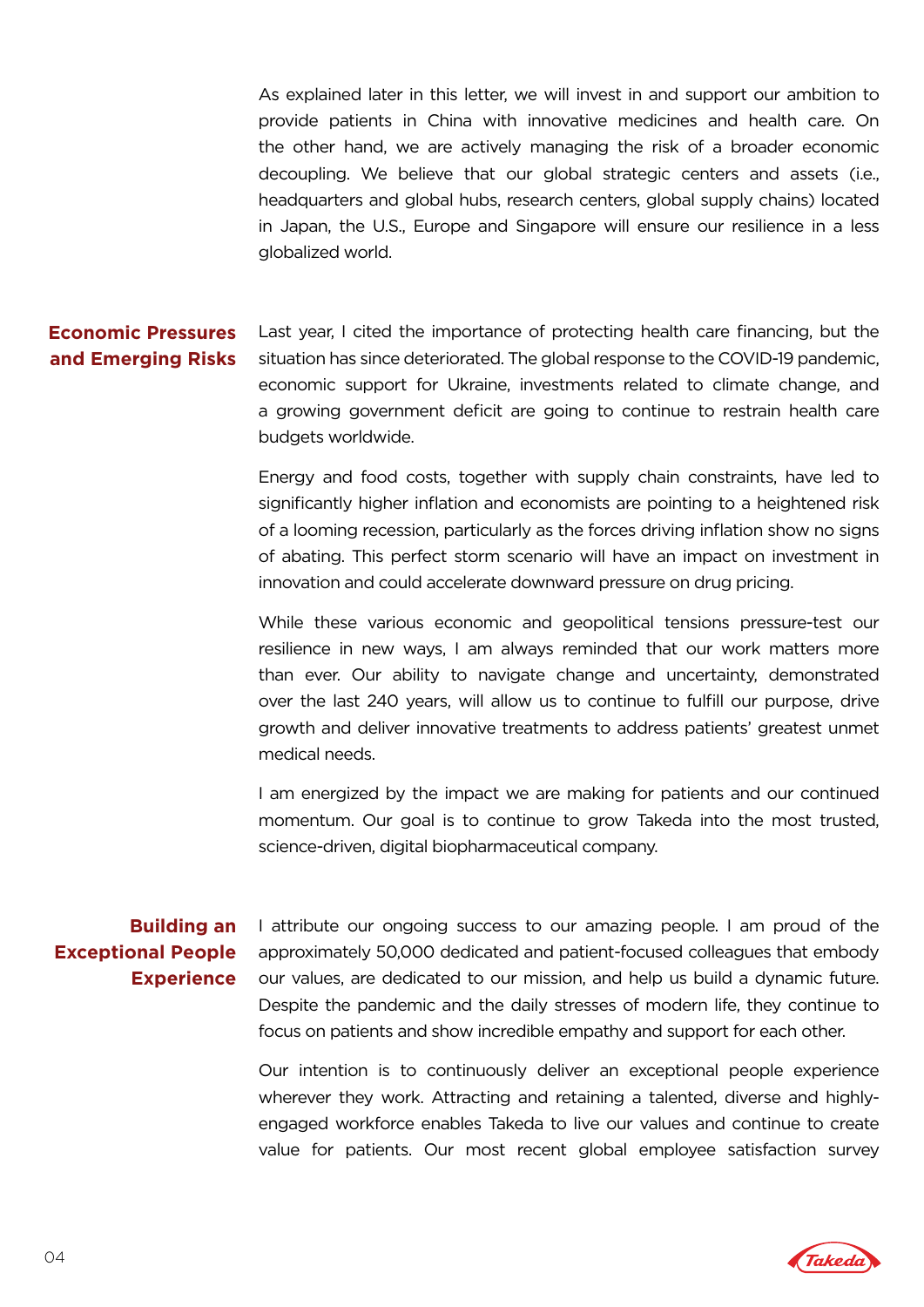validated that the vast majority of our employees understand how their work impacts patients, how our values are put into action, and how decisions are aligned to our core values (90% favorability across all three areas in our latest employee survey).

Our people policies and practices have been recognized again by the Top Employers Institute. I am pleased to say that Takeda was named as a Global Top Employer for the fifth consecutive year and was one of only 11 companies to achieve this recognition in 2022.

With that, there are new expectations for the way people work today. We are listening to our colleagues and aiming to provide the flexibility that they value while reinforcing the power of human connection. We launched a program last year to help us build a working experience that inspires and motivates us. Our goal is to strengthen our culture and sense of community while allowing for the flexibility that is so important for supporting well-being. Personally, I've experienced the benefits of working virtually, but the power of in-person interaction is irreplaceable.

We invest in our people's well-being and prioritize building resilience in our workforce to meet the challenges of a rapidly changing world. By nurturing a culture of lifelong learning and talent development, our people, regardless of role, can reach their highest potential. This has become particularly important throughout the pandemic when we didn't have the benefit of learning from each other in an office environment.

We'll be ramping up our data and digital learning programs for all employees, to make sure we're creating a resilient, future-ready organization. And we will continue to offer a wide selection of health and well-being tools and support so that everyone continues to stay healthy mentally and physically.

We also strive to create a workplace that values diversity, demonstrates inclusion and provides equity in opportunity and rewards. We know that longterm success depends on continuing to foster an inclusive environment where everyone is welcomed, feels a sense of belonging and is empowered and inspired. We collaborate with our people to further embed Diversity, Equity and Inclusion (DE&I) into every part of Takeda, including our own operations and how we partner with and serve patients.

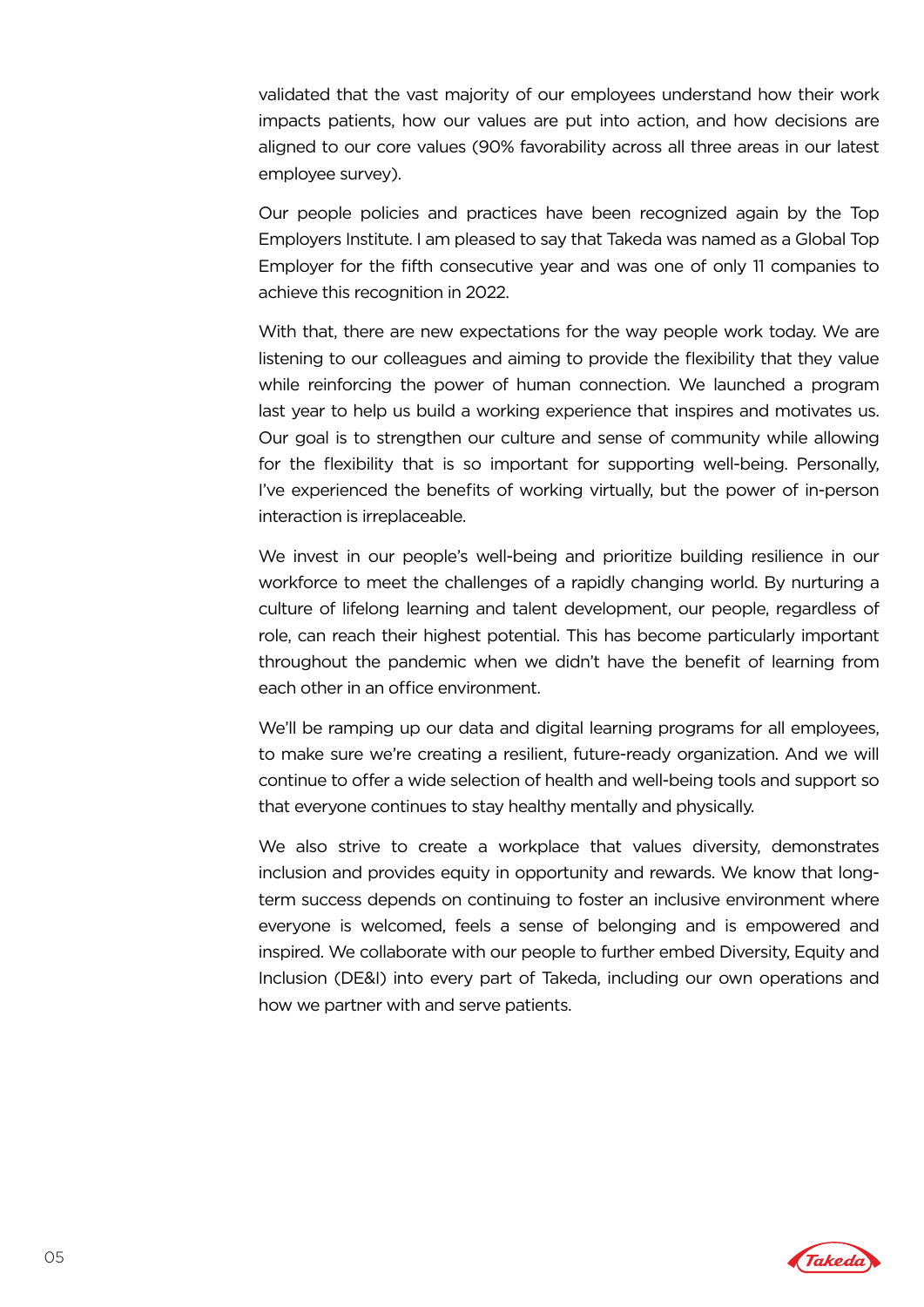# **FY2021 Business Highlights**

Throughout its global business transformation Takeda has delivered against its financial commitments. Fiscal year (FY) 2021 was a year of significant topline acceleration, with underlying revenue growth of +7.4%2 driven by sales of our global growth products. On a reported basis, revenue was 3,569.0 billion yen  $($29.4$$  billion dollars<sup>3</sup>), with a year-on-year increase of  $+11.6\%$ . Our therapeutic and business areas of oncology, rare genetics and hematology, neuroscience, gastroenterology, PDT and vaccines represent a balanced and diverse portfolio, making important contributions to our revenue. In FY2021, we successfully achieved our management guidance for underlying revenue and profit growth.

Our growth and launch products continue to generate additional tailwinds. ENTYVIO is our top-selling product with global revenue in FY2021 of 521.8 billion yen (\$4.3 billion dollars<sup>4</sup>) and is consistently delivering double-digit sales growth globally. We received approval in Q4 FY2021 from the European Commission for the treatment of adult patients with moderately to severely active chronic pouchitis – a development that allows us to serve even more patients with inflammatory bowel disease.

We also provided an important update on ENTYVIO, as we no longer expect entry of biosimilars when data exclusivity expires in Europe in 2025 and in the U.S. in 2026. This means we expect ENTYVIO to continue generating strong revenue well beyond those dates.

Our PDT immunology portfolio continues to grow faster than the market, with underlying revenue growth of +14% vs. the prior year, driven by the strong performance of Immunoglobulin and Albumin. Despite pandemic pressures on plasma donation and demand for plasma medicines continuing to outstrip supply, we met all our commitments to patients worldwide and grew our market share in FY2021. We are the only major plasma manufacturer exceeding pre-pandemic plasma donation volumes and expect the coming year to be characterized by further incremental growth and efforts to improve margins over time.

We are proving our ability to bring new therapies to patients, expand indications and launch products in new geographies. In FY2021, we received our highestever total number of approvals for Takeda across the U.S., Europe, Japan and China. FY2021 product launches, such as EXKIVITY® and LIVTENCITY®, have exceeded expectations and have added even more momentum to recent launches like TAKHZYRO<sup>®</sup>, which we continue to rollout globally. Additionally,



<sup>2</sup> Please refer to slide 36 of the FY2021 Earnings Announcement for definitions of Underlying Revenue Growth and slides 49 & 51 for reconciliation to IFRS measures, as well as the "Financial Information and Certain Non-IFRS Financial Measures" disclaimer on slide 2, which is hereby incorporated by reference.

<sup>3</sup> USD calculated for reference at 121.44 JPY/USD. Please refer to the "Exchange Rates" disclaimer on slide 2 of the FY2021 Earnings Announcement, which is hereby incorporated by reference.

<sup>4</sup> USD calculated for reference at 121.44 JPY/USD.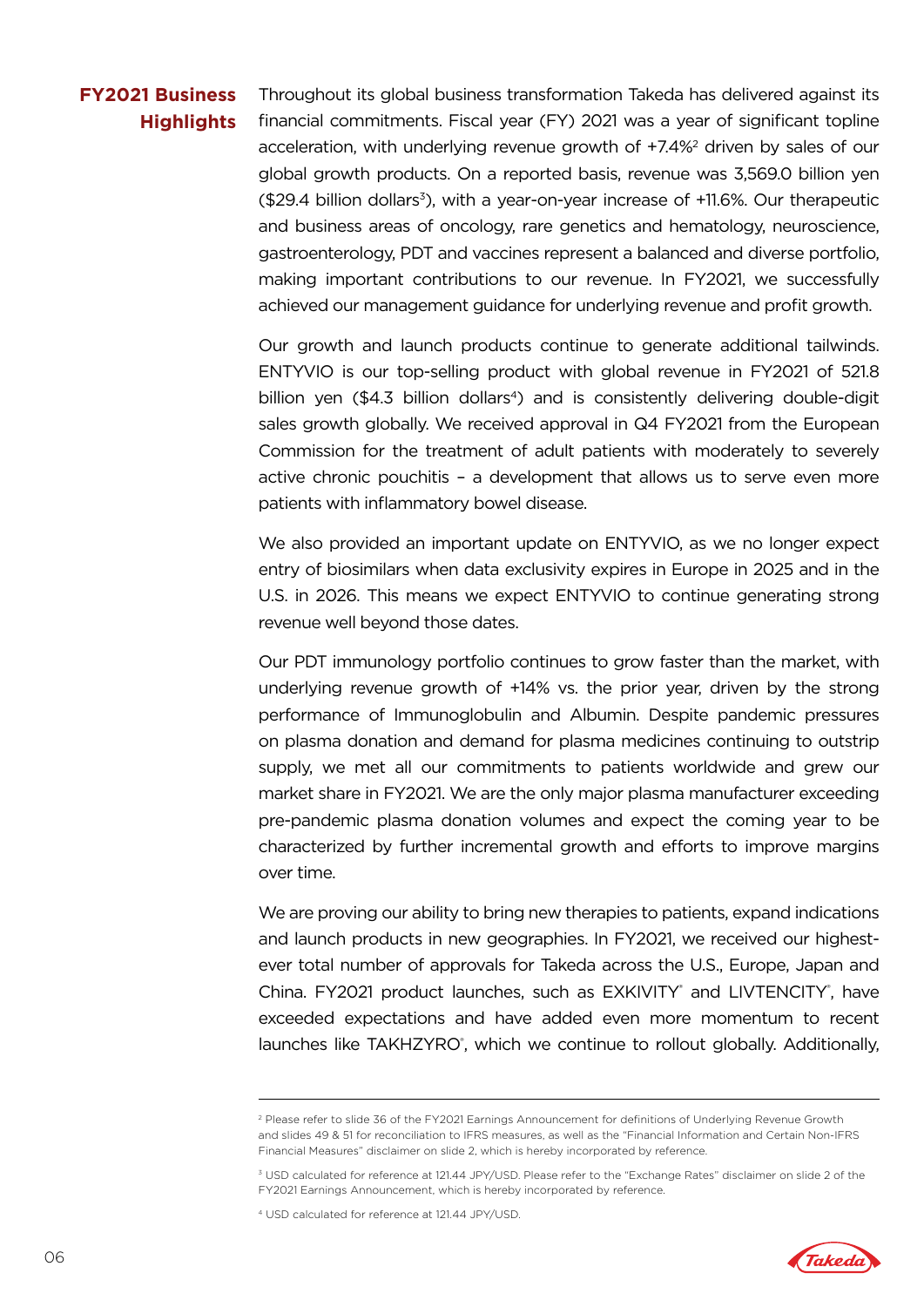according to the Pharmaceuticals and Medical Device Agency (PMDA), Takeda led the industry in drug approvals in Japan in 2021.

It is important to recognize the continued growth potential of our existing portfolio and pipeline, which we expect to grow over the next 10 years, more than offsetting the revenue decline from the losses of exclusivity expected through the rest of the decade.

In addition to launching new therapies, equally important in our commitment to patients is our responsibility to ensure quality across our operations. I'm pleased to report that we successfully addressed the 2020 FDA Warning Letter for our manufacturing site in Hikari. The closing of the Warning Letter and the site status change is a positive development in the ongoing effort to address the FDA observations cited in the Official Action Indicated designation status.

Finally, with regard to profitability, in FY2021 Takeda delivered underlying Core Operating Profit growth of +5.4%, and a competitive margin of 28.0%.<sup>5</sup> This strong performance was in spite of pandemic-related headwinds and was driven by improved OPEX efficiency.

Our Return on Equity (ROE) for FY2021 was 4.2%, a decline from 7.6% in the previous year due to one-time items impacting reported profits, but we expect this to recover in FY2022. On a core basis, our ROE for FY2021 was 12.2%.<sup>6</sup>

We also continue to deliver important cash flow (943.7 billion yen free cash flow in FY2021), allowing us to invest in our growth drivers, while also paying down debt, resulting in net debt to adjusted EBITDA of 2.8x in March 2022.<sup>7</sup>

FY2021 was an exceptional year for Takeda with regard to our business, our agile response to the dynamic global environment and our R&D momentum, which included the first approvals of two new medicines. We also experienced R&D setbacks in FY2021. As a company focused on discovering and developing truly innovative, first-in-class or best-in-class medicines, not every program will succeed, but as a science-driven organization we are resilient, learn from setbacks and continue to build for the future.

<sup>7</sup> Please refer to slide 38 of the FY2021 Earnings Announcement for definition of net debt and adjusted EBITDA, and slides 56 & 57 for reconciliation to IFRS measures.



<sup>5</sup> Please refer to slide 36 of the FY2021 Earnings Announcement for definitions of Core Operating Profit Margin and slides 49 & 51 for reconciliation to IFRS measures.

<sup>&</sup>lt;sup>6</sup> Calculated as Core Net Profit divided by average equity for the period.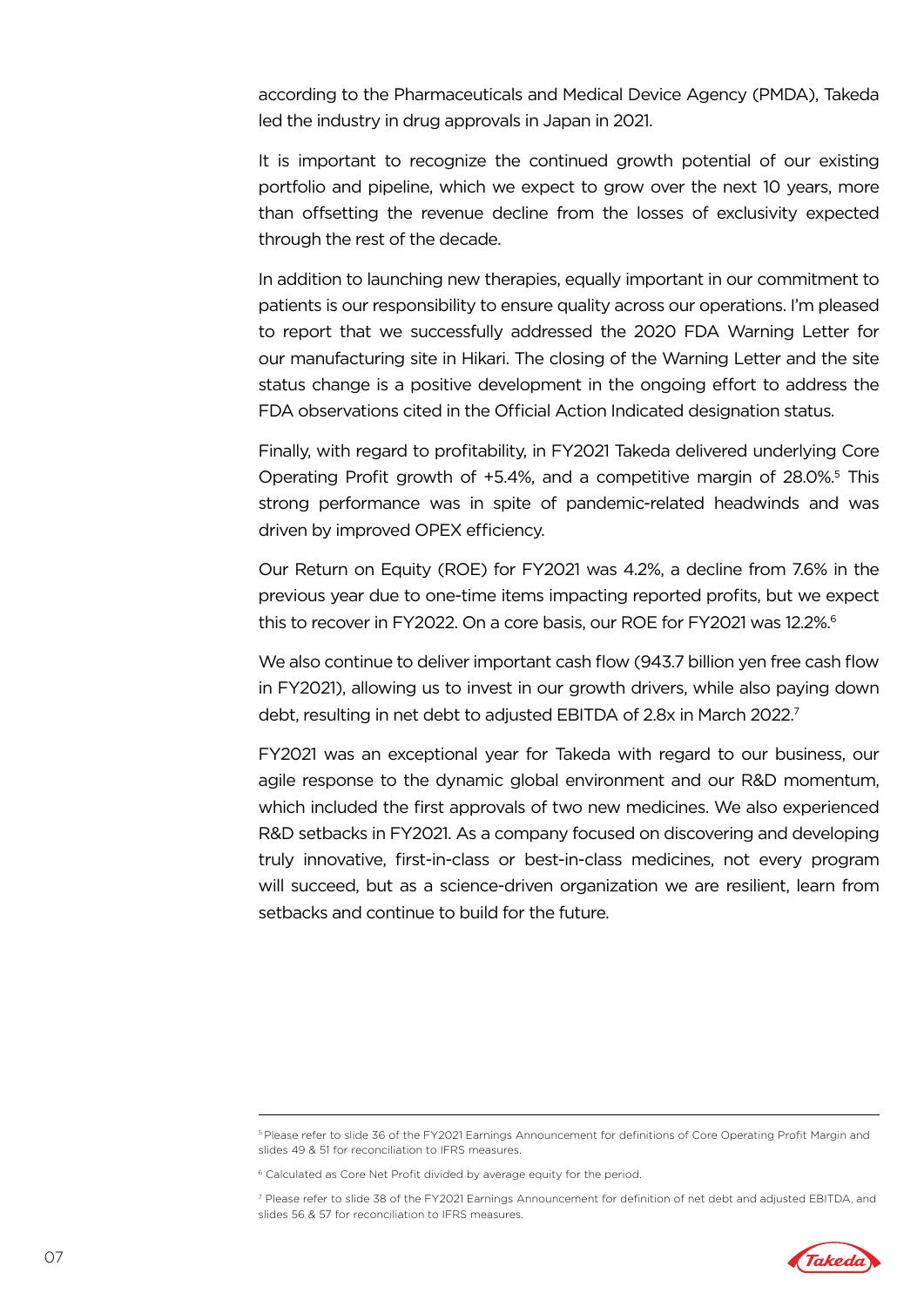### Over the last several years, we have transformed into a global biopharmaceutical company and dramatically accelerated our competitive position. Our global footprint and diverse portfolio of global therapies allow us the foundation to scale innovation. We see sales of our Growth Products and New Launches continuing to accelerate. **Strategy and Outlook**

Key products like ENTYVIO, TAKHZYRO and our Immunoglobulin & Albumin portfolio will continue to generate substantial growth into the end of the decade. We also see additional growth contribution from new launches as demonstrated by LIVTENCITY and EXKIVITY, new geographic expansions, and new indications for many of our most important medicines.

We will leverage our momentum to nurture a pipeline with approximately 40 clinical-stage medicines driven by our reimagined R&D engine. We have one of the most exciting and diverse pipelines in the industry – 90 percent of which did not exist six years ago.

One-third of our late-stage pipeline has received Breakthrough Therapy Designation – a true testament to our innovation and commitment to develop transformational therapies where there is significant unmet need.

As we look over the horizon to our long-term pipeline, our goal is to translate science into highly innovative, life-changing medicines across our four core therapeutic areas:

- In **Oncology**, we are working to harness the power of the innate immune system to better recognize and destroy cancer cells, because cancer finds new ways to prevail, and patients desperately need new options.
- In Rare Genetics and Hematology, we are investigating new approaches to gene therapies that could one day provide functional cures for a variety of rare diseases.
- In Neuroscience, we are seeking to treat devastating rare neurological, neurodegenerative and neuromuscular diseases such as Parkinson's disease, Dravet syndrome, Lennox-Gastaut syndrome and sleep disorders like narcolepsy.
- In Gastroenterology (GI), we are building on our unique expertise to develop new approaches to treating celiac disease, advanced liver disease, IBD, nausea and vomiting disorders and other debilitating GI conditions.

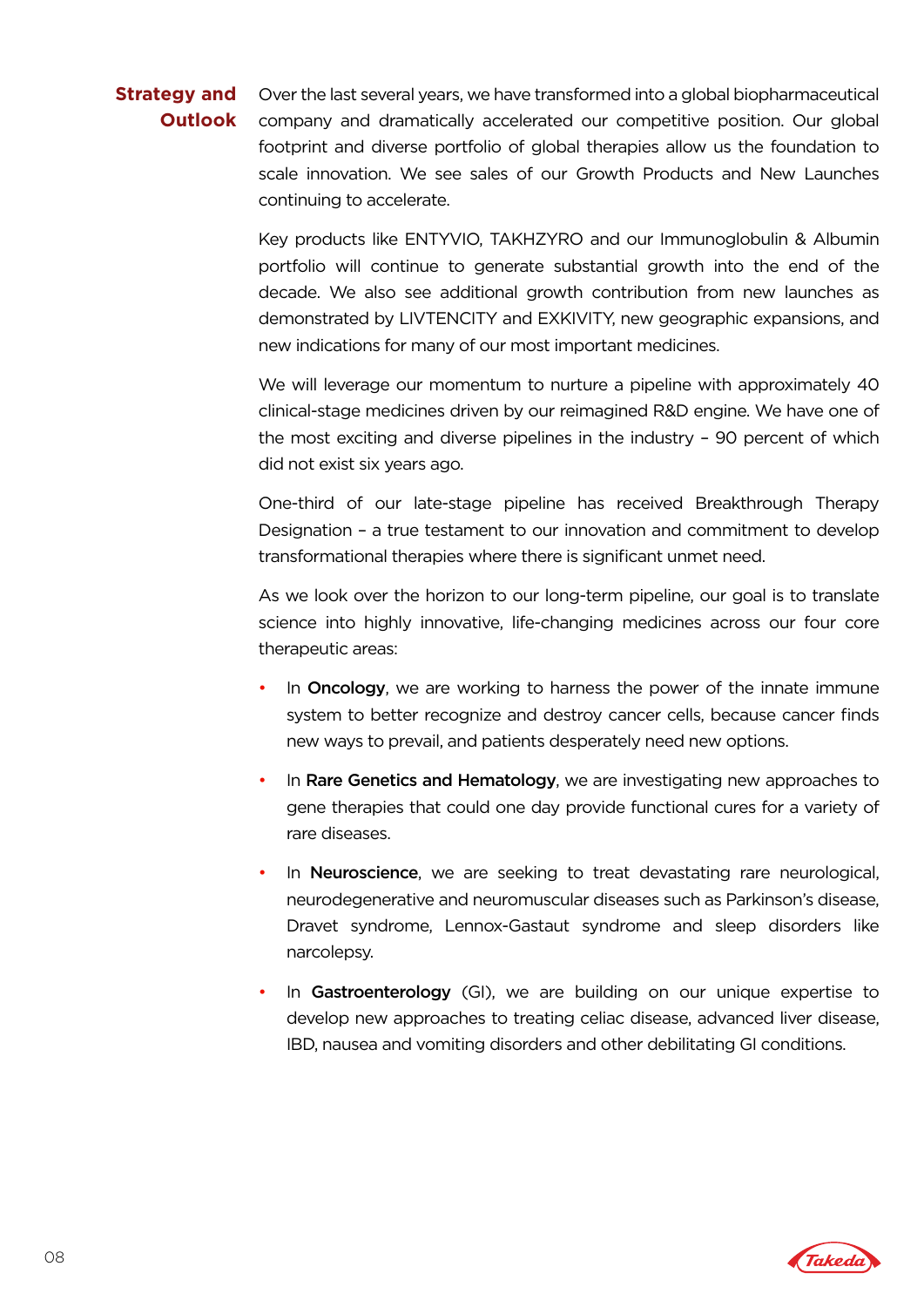We see a very significant opportunity for our pipeline, with 10 of our programs in late-stage development.

# Late-stage Development Programs with Upcoming NME Filing and Expansion Opportunities

|                                                           |                                                 | <b>FY21</b>                                                        | <b>FY22</b>                                                                          | <b>FY23</b>                                                                                          | <b>FY24</b>                                   | FY25-27                                           |
|-----------------------------------------------------------|-------------------------------------------------|--------------------------------------------------------------------|--------------------------------------------------------------------------------------|------------------------------------------------------------------------------------------------------|-----------------------------------------------|---------------------------------------------------|
| ಕ್ಯೆ<br><b>ONCOLOGY</b>                                   | ÷<br>$\bullet$<br><b>EXKIVITY</b>               | 2L NSCLC1<br>2L NSCLC1<br>Approved<br>Filed<br>US, UK<br>EU, China |                                                                                      |                                                                                                      | 1L NSCLC <sup>1</sup><br><b>Target Filing</b> |                                                   |
|                                                           | modakafusp<br>alfa                              | R/R MM<br>Ph1 POC                                                  | R/R MM<br>Ph2 Start <sup>2</sup>                                                     |                                                                                                      |                                               | R/R MM<br><b>Target Filing</b>                    |
|                                                           | ÷<br>$\bullet$<br><b>LIVTENCITY</b>             | R/R CMV<br>R/R CMV<br>Approved<br>Filed EU<br>US.                  | R/R CMV<br><b>1L CMV</b><br><b>Target Filing</b><br>Target Filing<br>US, EU<br>China | Post-transplant CMV<br>Target Filing Japan                                                           |                                               |                                                   |
| <b>AND</b>                                                | - 7<br><b>TAK-755</b>                           | <b>iTTP</b><br>Ph <sub>2</sub> POC                                 | <b>CTTP</b><br>Target Filing US                                                      | <b>CTTP</b><br><b>iTTP</b><br><b>Target Filing</b><br>Ph <sub>2</sub> b<br>EU, JP, China<br>Read-Out |                                               | <b>iTTP</b><br><b>Target Filing</b>               |
| <b>RARE</b><br><b>GENETICS &amp;</b><br><b>HEMATOLOGY</b> | $\star$<br><b>TAK-611</b>                       |                                                                    |                                                                                      | MLD (IT)<br>Ph2 Read-Out <sup>3</sup>                                                                |                                               |                                                   |
|                                                           | $\bullet$<br>pabinafusp<br>alfa                 | <b>Hunter Syndrome</b><br>Ph3 Start<br>w                           |                                                                                      |                                                                                                      |                                               | <b>Hunter Syndrome</b><br><b>Target Filing</b>    |
| ❀<br>NEURO-<br><b>SCIENCE</b>                             | $\star$<br>soticlestat                          | DS, LGS<br>Ph3 Start<br>$\checkmark$                               |                                                                                      |                                                                                                      | DS, LGS<br><b>Target Filing</b>               |                                                   |
| ⊜<br>GASTRO-<br><b>ENTEROLOGY</b>                         | $\star$<br>$\bullet$<br>fazirsiran<br>(TAK-999) | <b>AATD Liver Disease</b><br>Ph <sub>2</sub> POC<br>v              | <b>AATD Liver Disease</b><br>Ph3 Start                                               |                                                                                                      |                                               | <b>AATD Liver Disease</b><br><b>Target Filing</b> |
| <b>EXT</b><br><b>VACCINES</b>                             | NUVAXOVID<br>(TAK-019)                          |                                                                    | <b>COVID-19 Vaccine</b><br>Approved Japan                                            |                                                                                                      |                                               |                                                   |
|                                                           | <b>TAK-003</b>                                  | <b>Dengue Vaccine</b><br>Filed EU <sup>4</sup>                     | <b>Dengue Vaccine</b><br>Target Filing US                                            |                                                                                                      |                                               |                                                   |

 $\bigcirc$  US Breakthrough and/or EU PRIME designations in at least one indication Japan SAKIGAKE and/or China Breakthrough designations in at least one indication

Milestone achieved<br>
Target Filing, anticipated year
Target Filing, anticipated year
of filing for regulatory approval

Approved

┑ г Г

Study start

Proof-of -concept/Ph2 study read-out

Orphan drug designations in at least one indication

"Non-small cell lung cancer with EGFR exon 20 insertion mutations.<br><sup>2</sup> Pursuing single agent and multiple combination studies in R/R MM.<br><sup>3</sup> Single arm Phase 2, timelines and filing plans will follow the data.<br><sup>4</sup> EU appro

countries for local approval. Filed in FY2020.

Late-stage program: Program in or expected to be in potential registrational trial or having achieved proof-of-concept.

All timelines are approximate estimates as of May 11, 2022 and are subject to change. Table only shows selected R&D milestones and is not comprehensive. For full glossary of abbreviations please refer to the FY2021 Earnings Announcement appendix.

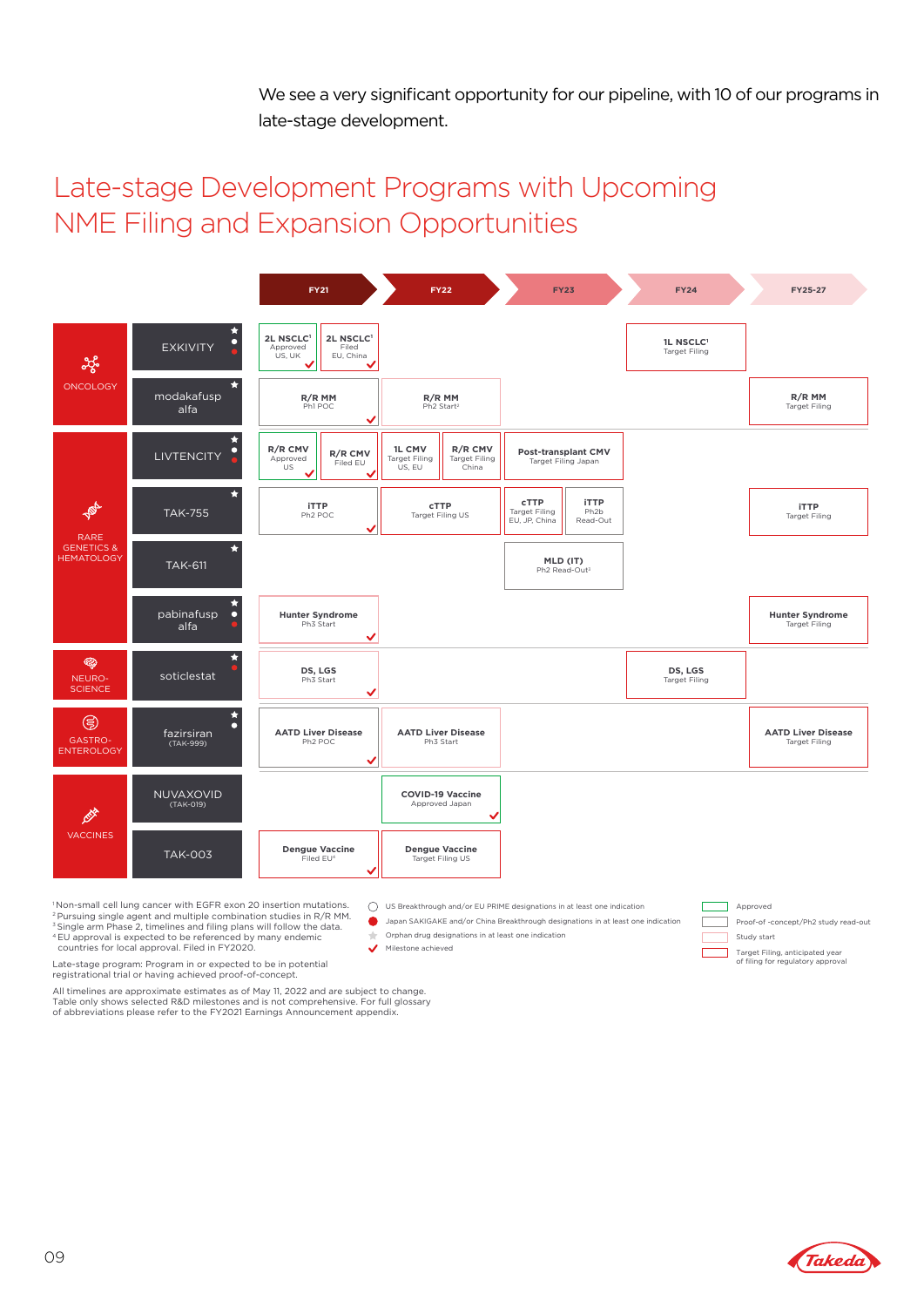Our late-stage pipeline is a clear demonstration of our strategy in action:

- Our dengue vaccine, TAK-003, is currently under review with various dengue-endemic countries and with European authorities where we anticipate a decision in FY2022. Dengue, the world's fastest-spreading mosquito-borne viral disease, was named by the World Health Organization in 2019 as one of the top 10 threats to global public health. Currently, half of the world's population is at risk of dengue and that number will continue to grow.<sup>8</sup>
- TAK-755 is the first and only ADAMTS-13 replacement therapy in clinical development to address congenital thrombotic thrombocytopenic purpura (cTTP) and immune-mediated thrombotic thrombocytopenic purpura (iTTP), life-threatening thrombotic disorders caused by ADAMTS-13 deficiency. We expect Phase 3 data and the submission of regulatory filing for TAK-755 in cTTP in FY2022.
- We have two pivotal Phase 3 studies of Soticlestat, a first-in-class inhibitor of the enzyme cholesterol 24-hydroxylase (CH24H), for the treatment of two forms of rare developmental epilepsies, Dravet syndrome and Lennox-Gastaut syndrome, expected to read out in FY2023.
- TAK-999, an investigational RNA interference (RNAi) therapy developed in collaboration with Arrowhead Pharmaceuticals to treat alpha-1 antitrypsinassociated liver disease is expected to initiate a pivotal study within the coming fiscal year.
- Pabinafusp Alfa, a next-generation therapy to treat Hunter syndrome developed in collaboration with JCR Pharmaceuticals, is currently enrolling patients in a global Phase 3 study.
- We presented exciting early data at the annual American Society of Hematology for modakafusp alfa in extensively pre-treated multiple myeloma patients.

Looking further out at specific pipeline assets, our early development programs will have a number of key Phase 2 readouts over the next two years which will allow for late-stage development and global filings in the back half of the decade. Two of these key readouts are for TAK-861, our lead oral Orexin agonist compound for Narcolepsy Type 1, and TAK-981 (Subasumstat), our first-in-class Sumoylation inhibitor for multiple cancers. Takeda is pioneering the science for both Orexin and Sumoylation.

<sup>&</sup>lt;sup>8</sup> Source: https://www.who.int/news-room/fact-sheets/detail/dengue-and-severe-dengue

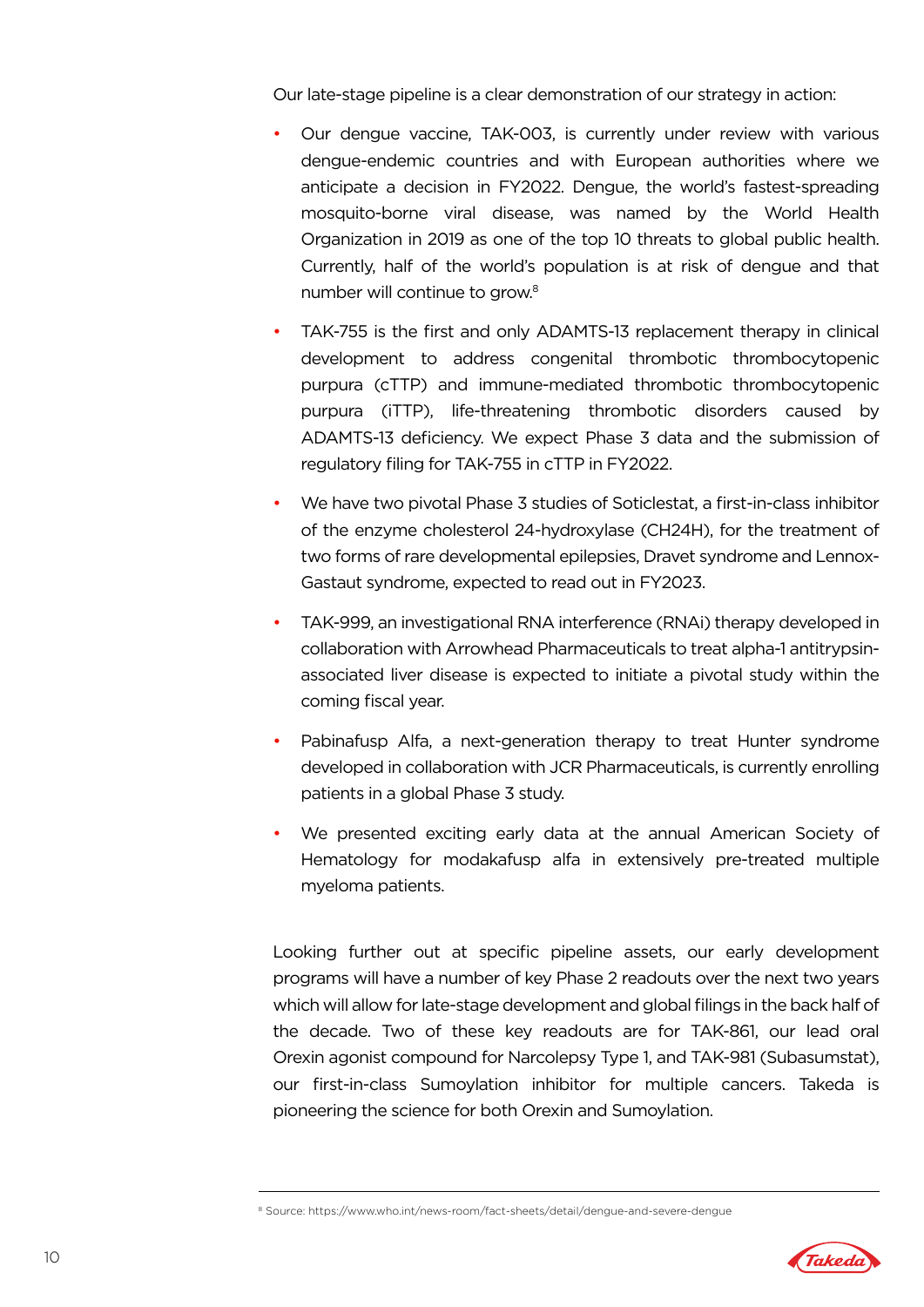Takeda follows the best science and collaborates to unlock innovation wherever it originates – whether we are developing a therapy in one of our world-class laboratories or with one of more than 200 partners.

The acquisitions of GammaDelta Therapeutics, Maverick Therapeutics and Adaptate Biotherapeutics serve as a great example of our strategy in action. We invested in the creation of these three immuno-oncology companies, collaborated over several years to help advance their innovative cancerfighting technologies, and when data demonstrated their potential to transform treatment, we acquired them to continue their progress and translate it to patients.

Complementing our development and partnering strengths is a research engine that rapidly advances a steady stream of potential first-in-class or best-in-class therapies. Our programs are based on targets with strong human validation, represent diverse modalities and leverage our growing platform capabilities in cell therapy, gene therapy and data sciences.

As an R&D-driven company with a high bar for innovation, we know that not every program will succeed, but the depth of our pipeline gives us confidence that our R&D engine will continue to produce novel medicines at a level that will help support the long-term growth of the company.

We also see tremendous potential for growth through R&D in our PDT business. We are working to extend the full potential of our established portfolio to more patients around the world by continuing our volume expansion, developing new formulations and next-generation products, as well as expanding into new indications and new geographies.

We are focused on bringing the benefits of our PDT therapies to new patient populations, such as pediatrics and young adults, and on expanding indications to help more patients with debilitating conditions, such as those with chronic inflammatory demyelinating polyneuropathy (CIDP). Longer-term, we see significant opportunity to simplify patient care through novel device and digital solutions and to continue to unlock the therapeutic potential of plasma by discovering and developing novel plasma proteins.

We are confident that our growth drivers will allow us to offset the impact of generic exposure which is especially significant in the next two years as products like VYVANSE<sup>®</sup>, VELCADE<sup>®</sup> and AZILVA<sup>®</sup> will be impacted by anticipated losses of exclusivity. As a consequence, we expect our revenue growth to be in the low single-digit range between FY2021 and FY2023. As our infrastructure cost is competitive, our PDT margin improves and we leverage new investments in data and digital, we aim to maintain our adjusted EBITDA

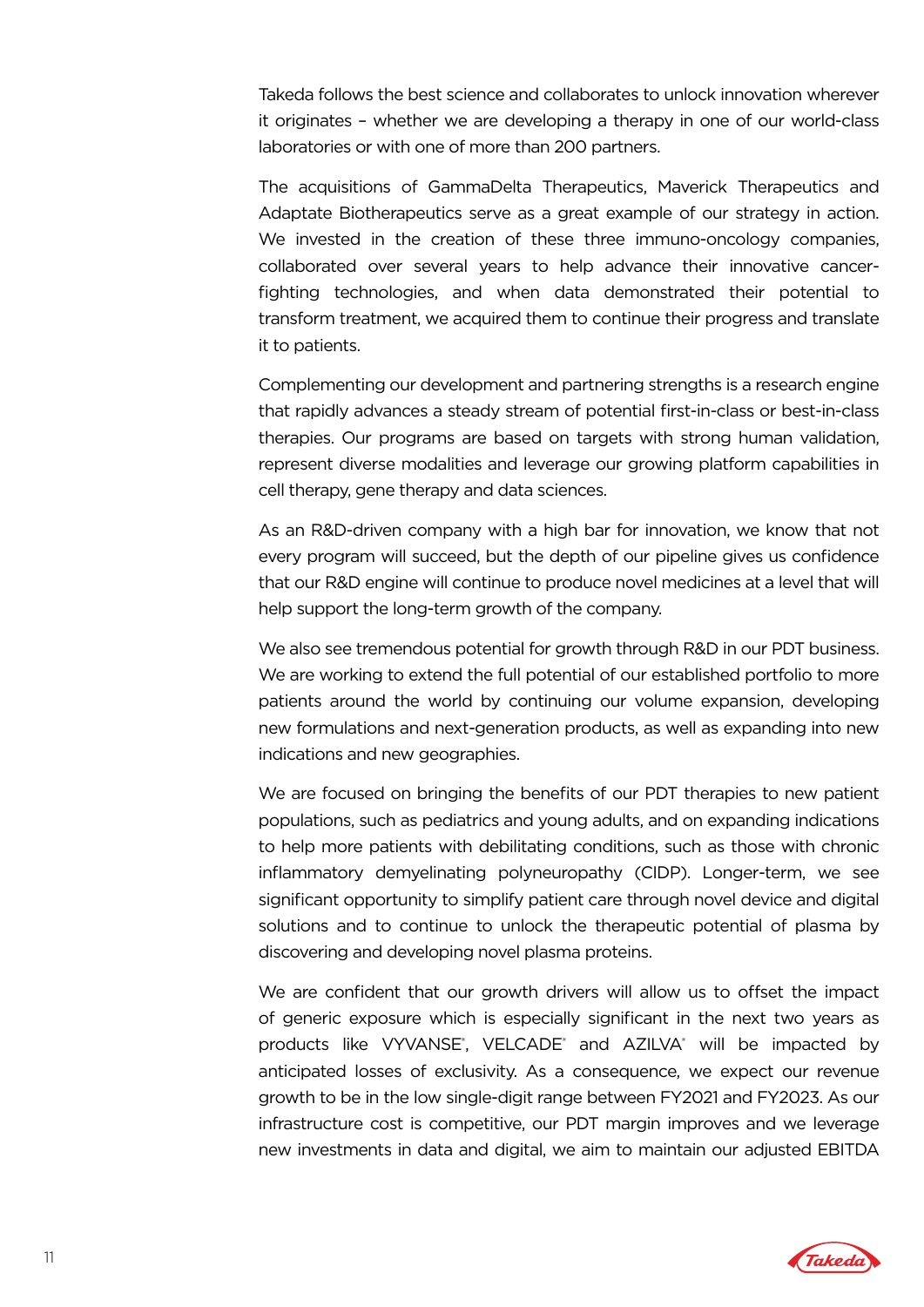above the FY2021 level. This will in turn allow us to continue to deleverage and invest in R&D and targeted business development opportunities to enhance the pipeline with a clear focus on shareholder returns through growth, dividend commitment and share buybacks when appropriate.

**Accelerating our Transformation: New Product Launch, Data & Technology, Sustainability** 

Our transformation has provided us with the foundation to accelerate our ambitions. We are now in a position to further advance the way that we reach patients with transformative medicines and lead the industry into a new era.

We have made adjustments in three key areas that will help future-proof Takeda and allow us to make a more meaningful impact on our patients and society. This includes:

- 1. Developing and launching life-transforming medicines globally
- 2. Leading a new era of data and digital transformation
- **3.** Building a better planet for future generations

# First, we are committed to bringing to patients life-transforming medicines on a global scale with flawless execution.

The approvals from the U.S. FDA for EXKIVITY and LIVTENCITY in FY2021 are a sign of what's to come. EXKIVITY and LIVTENCITY address distinct and meaningful patient needs and are just two examples of how Takeda approaches scientific development. Both products went to market in the U.S. with unprecedented speed and have exceeded our expectations. We want to achieve launch excellence not only in the U.S., but globally and in a short period of time.

China will be a key focus as this market is in a crucial growth stage. Takeda is already making significant investments to reach our full potential in the world's second-largest biopharmaceutical market, and we have big plans to accelerate our position.

We are leading in China with the most approvals of any global biopharmaceutical company over the past two years. Since 2020, nine innovative therapies have been granted National Medical Products Administration (NMPA) approvals and four have been granted Breakthrough Therapy Designation. And we are on track to deliver on our commitment to launch more than 15 innovative medicines in China by 2024.

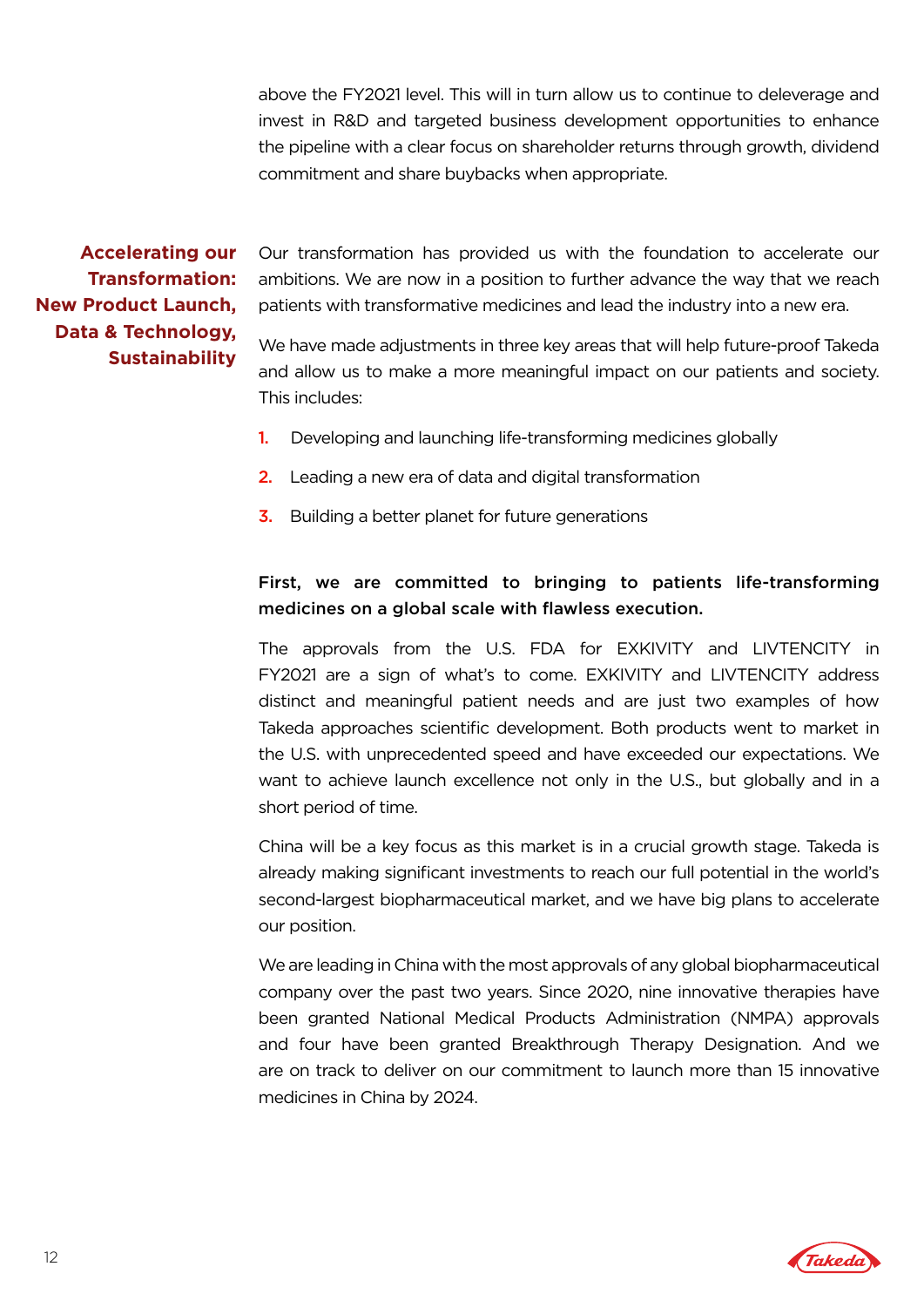Beyond China, we are expanding in markets where patients and payers both demand and reward high innovation. We are also focused on driving growth through pipeline launches including our dengue vaccine candidate and a steady drumbeat of global product expansion opportunities.

Our new Global Portfolio Division has been brought together to position Takeda's future success by growing our global products — through lifecycle management, geographic expansion, and market penetration — as well as supporting the continued growth of our late-stage pipeline, driving best-inclass launches and supporting our expansion in China.

Finally, we believe we can unlock commercial growth by extending the value we bring to patients including developing global data and digital solutions to improve diagnosis, treatment and access to Takeda's transformative therapies. This new division is a cornerstone of Takeda's strategy to bring life-transforming medicines to patients with the highest unmet needs, accelerate our growth and ensure a long-term, competitive and sustainable future.

# Second, we are on a path to becoming a leading digital biopharmaceutical company powered by data and technology.

Data and technology are revolutionizing our business and creating better experiences and outcomes for patients by accelerating the discovery, development and delivery of life-transforming treatments. Our ambition is to evolve beyond a traditional biopharmaceutical company and build a workplace and workforce of the future that is more in line with the most agile and innovative technology companies, while staying true to our values.

Our hope is that through our Data, Digital and Technology (DD&T) efforts, patients will greatly benefit from Takeda's ability to respond with greater speed, agility and insights across the value chain, and that our people, customers and partners will also benefit. I can firmly say that unleashing the power of data and technology will be crucial to our next phase of growth and our aspiration is to transform the way we work across our entire value chain.

In an effort to capitalize on this emerging area, we will be significantly increasing our investment over the next several years – adding new roles, building in-house capabilities and driving innovation. As part of the reorganization announced at the end of FY2021, we have named Gabriele Ricci to the newly created role of chief data and technology officer to help us push into new territories and convene new ways of working and innovating.

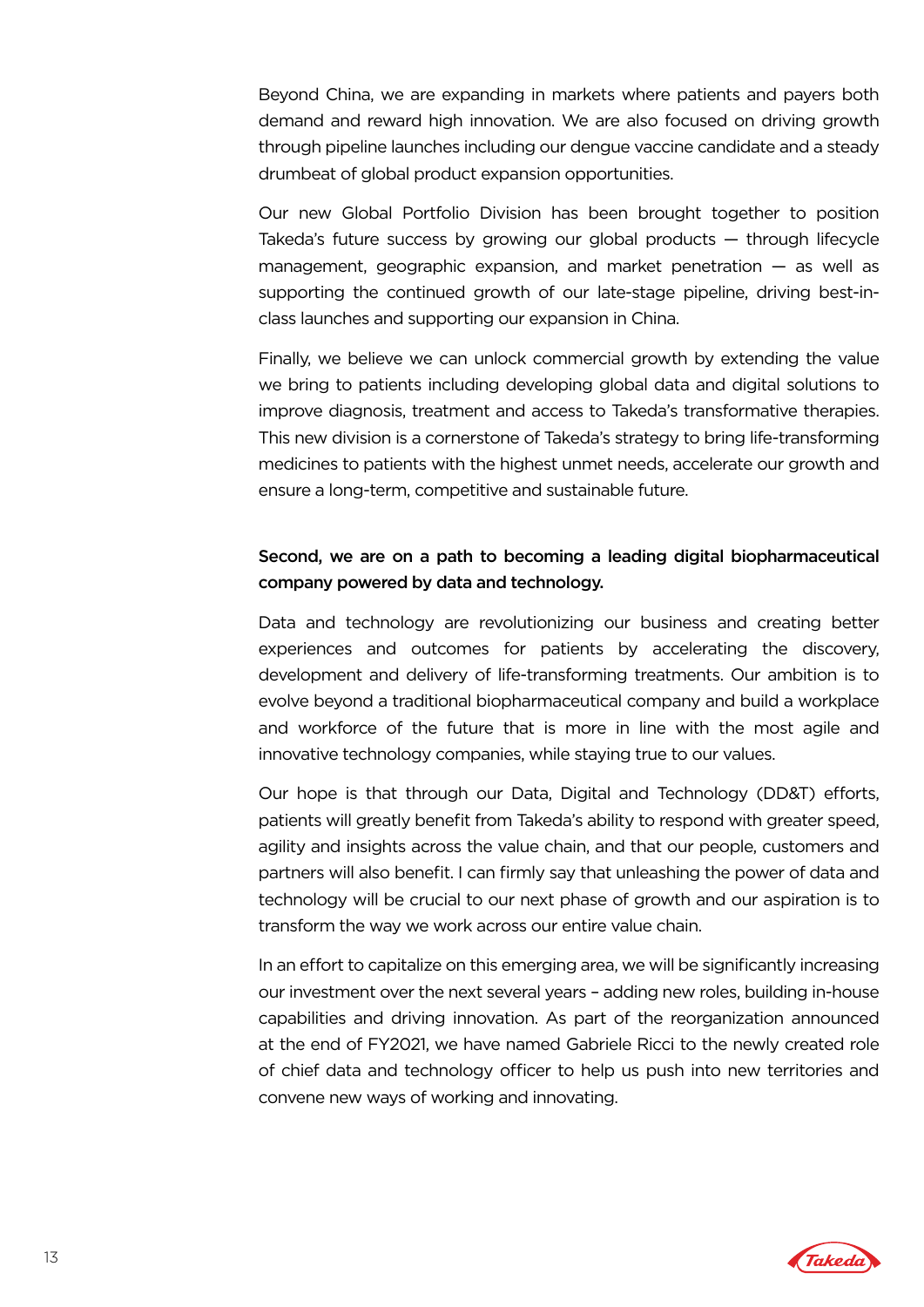We are making significant progress already. For example, we are leveraging data and digital to create a patient-focused, hybrid approach to clinical trials that also may help us reach more diverse participants. Digital resiliency generated by artificial intelligence (AI), innovative digital channels and advanced analytics allowed us to overcome the impact of the pandemic and better meet the demand within our PDT business, for example.

I'm particularly fascinated by the advances in AI and our efforts to adopt this emerging technology. We are building highly advanced manufacturing plants with automated visual inspection and using AI companions to create an onboarding experience for new colleagues. We are building internal capabilities and investing in our people so that every employee can "unleash the power of data and digital." We recently launched employee training modules to highlight how AI, machine learning and natural language processing will transform how we work and collaborate at Takeda. More modules will follow as we continue to build our capabilities to facilitate the democratization of innovation.

Around the world, many colleagues are returning to the office as restrictions are being lifted. We recently launched an initiative to reimagine our work experience and enable the hybrid working model of the future. Using AI and digital capabilities, we are creating more personalized experiences for all – enabling inclusion and collaboration and fostering innovation. Considering how we use technology in everyday life, outside of work, we are seeking to create comparable experiences for our employees internally.

# Our third adjustment is to supercharge our ESG ambitions, particularly sustainable health care and fostering a better planet and more inclusive world.

This starts with how we define our purpose-led sustainability approach.

Takeda creates sustainable value using our core assets and capabilities as a biopharmaceutical company to solve big societal issues. For us, sustainability is about how we approach and how we do business. When we make business decisions, we put patients at the center of everything we do, and we evaluate whether the decision will build trust with society and reinforce our reputation. We believe a sustainable business will follow from this approach. This is underpinned by our core values that have guided us for 240 years. This is what purpose-led sustainability means to Takeda. We recently promoted Takako Ohyabu to a newly elevated role of chief global corporate affairs & sustainability officer to drive, measure and report our collective progress.

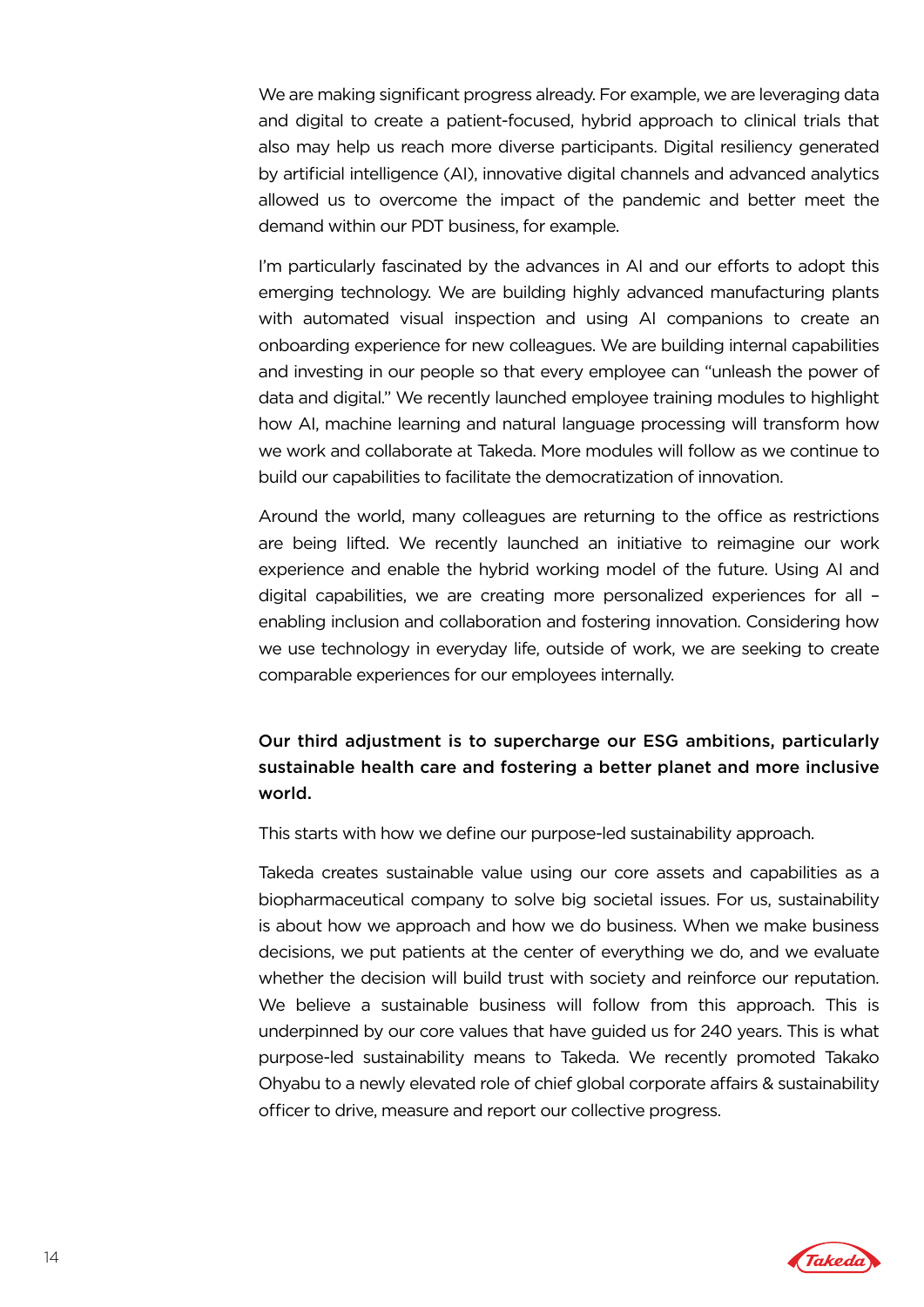Big societal challenges like global warming cannot be addressed by one company alone and this is why collaboration will be important. Therefore, we are partnering throughout the value chain on accelerated action, collaborative discovery and cutting-edge science – to shape health resilience in a climatechallenged world, for all.

We look at sustainability well beyond our commitment to the environment and apply this lens to the entire value chain, including the enablement of sustainable health care systems. This begins with applying creative and diverse approaches to ensure patients have timely access to the medications and treatments they need and prioritizing value-based health care, tiered pricing and patient assistance programs.

We believe that value-based health care will be essential to address the challenges health systems face and to deliver innovative health services in a sustainable and equitable way. Through our efforts with the World Economic Forum's Global Coalition for Value in Healthcare, and with partners such as the United Nations Institute for Training and Research, I am extremely hopeful that health systems will leverage data to drive better health outcomes for patients.

We know that taking care of patients is about much more than developing lifechanging treatments – it's about being responsible, ethical and protecting the planet we share. As such, we are transforming our business by minimizing our own environmental footprint, developing cutting-edge treatments for climateaccelerated diseases, and reimagining access and equity to better reach patients impacted by climate change.

We are aiming to decarbonize our operations and our entire value chain. In 2020, we took the next steps in our journey and achieved carbon neutrality across our entire value chain for our scope 1 and 2 and currently estimated<sup>9</sup> scope 3 greenhouse gas (GHG) emissions through the purchase of renewable energy certificates and carbon offsets. We continue to reduce our operational carbon footprint and are now committed to achieving net-zero GHG emissions related to our operations (including scopes 1 and 2) before 2035 and for our entire value chain (including currently estimated Scope 3 GHG emissions) before 2040. These are challenging ambitions; however, based on our experiences in past years, we remain committed and confident that we can deliver.

We will publish a more detailed picture of our sustainability progress in our Annual Report in July.

<sup>9</sup> A lack of transparency into, and a difficulty measuring, actual Scope 3 emissions remains an important challenge to overcome as part of these efforts.

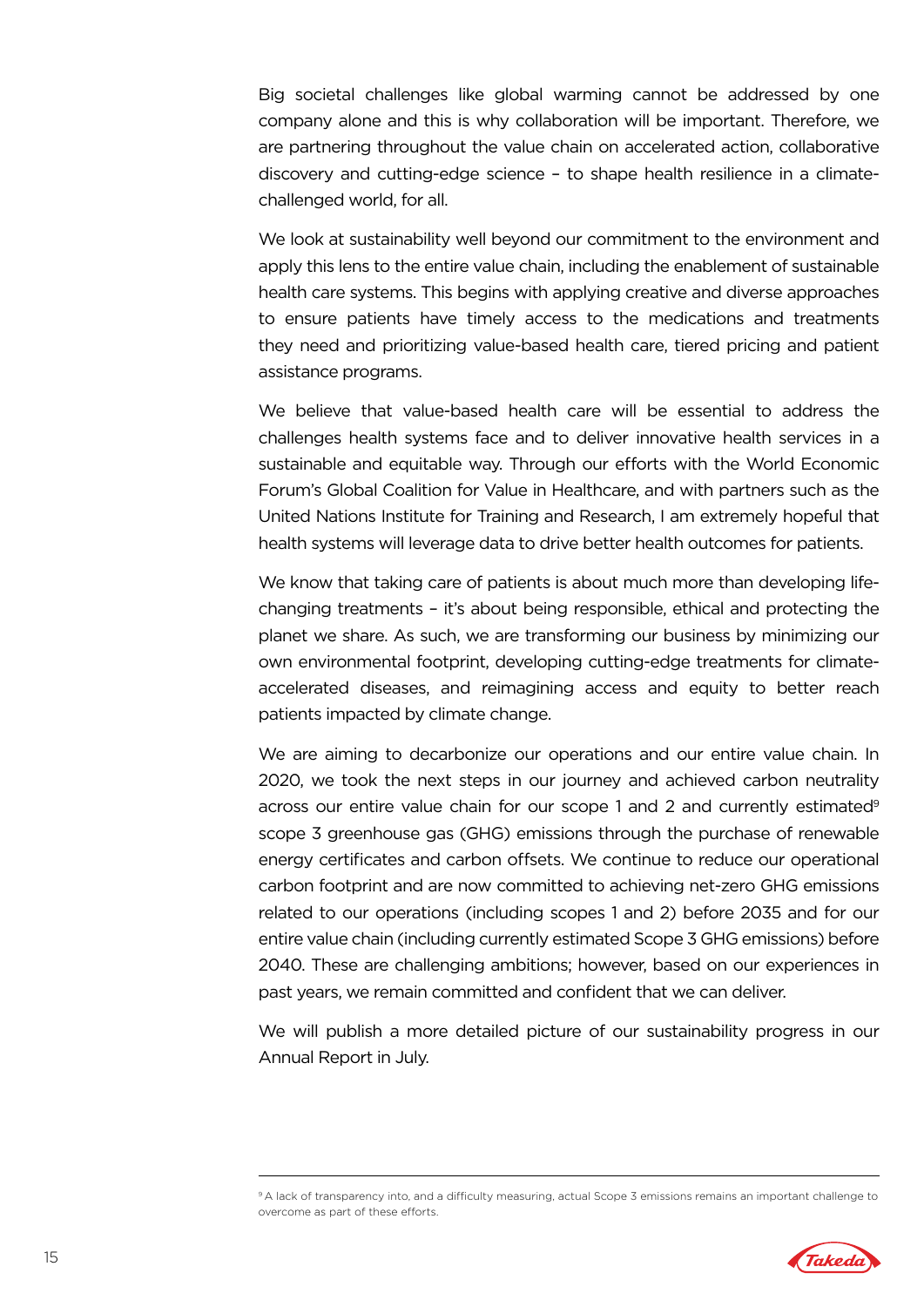# **A Team Focused on the Future**

We have bold aspirations and big challenges to tackle. Building a team to accelerate our ambitions is a critical success factor. It is my goal to build the best, most experienced and diverse team of leaders who champion innovation and lead with empathy. We are particularly proud that we have elevated internal leaders into these new roles rather than hiring from the outside. It is a priority for us to reward and recognize our talented and dedicated leaders.

This is why we are also building a leadership team that is focused on a dynamic new future. We recently announced several changes to our Takeda Executive Team to be fit for the future. I'm proud to have been able to leverage our internal talent to make the following changes:

- Ramona Sequeira, who previously served as president of the U.S. Business Unit and Global Portfolio Commercialization, has been appointed president of the Global Portfolio Division.
- Julie Kim, after serving as the president of our PDT Business Unit, has been appointed president of the U.S. Business Unit and U.S. country head.
- Giles Platford, our former president of the Europe and Canada Business Unit, has been appointed president of the PDT Business Unit.
- Gabriele Ricci, our former head of IT for the PDT Business Unit, was appointed chief data and technology officer.
- Takako Ohyabu will expand her leadership role as our chief global corporate affairs and sustainability officer.

All 18 Takeda Executive Team members bring diverse career and life experiences to help accomplish our goals. I am proud that this team represents diversity in generation, nationality, sexual orientation, and gender. This creates more meaningful connections with our stakeholders and a more agile, empathetic and innovative approach to leadership.

# **Strong Foundation of Governance**

Our governance structures and principles will also set the foundation for the future and guide Takeda employees in living our corporate philosophy and values at every level, in every country in which we operate.

Takeda recently announced that the Board of Directors will propose two new candidates for independent external directors at the 146th Ordinary Meeting of Shareholders on June 29, 2022. The new candidates, Kimberly A. Reed and John Maraganore, Ph.D., who – if approved – will join the Board effective June 29, will succeed Toshiyuki Shiga and Shiro Kuniya who have announced their intention to retire. In addition, Masami Iijima, if approved by

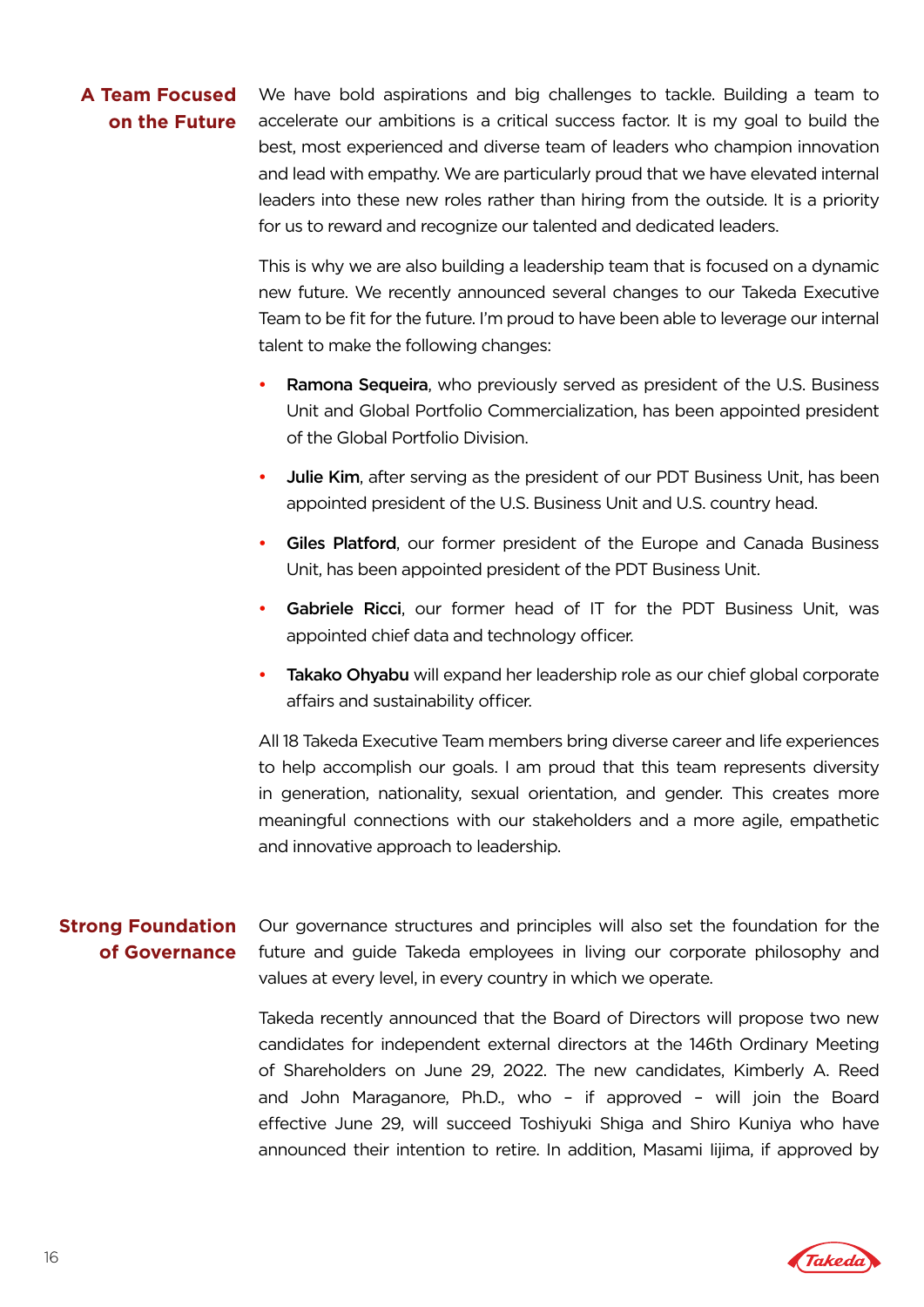the shareholders, will be appointed as the new chair of the Board Meetings, succeeding Masahiro Sakane, who will also retire.

I would like to thank Masahiro for his work as chair of the Board Meetings. Takeda's transformation and current success was greatly impacted by his leadership. I am confident that Masami, if re-elected as member of the Board, will chair our Board meeting very effectively. On behalf of the Board, I also want to thank Toshiyuki and Shiro for their valuable contributions to Takeda.

When considering new members, the Nomination Committee considers professional experience and diversity, including gender, age, work history, race, ethnicity and cultural background. We are confident that our director nominees will bring new thinking and innovation rooted in our patient-focused values. Both Kimberly Reed and John Maraganore will bring their valuable experiences to help us prevail.

Our Board directors have a diversity of experience in areas such as global business and strategy; science and medicine; legal, regulation and public policy; corporate governance and sustainability; finance and accounting; healthcare industry; data and digital; and management, leadership and human capital management that can be applied to every aspect of our business.<sup>10</sup>

We are consistently working to advance the diversity of the Board, including in gender and nationality, while ensuring good representation of our Japanese and international stakeholders without expanding the Board size further.

Our Board of Directors holds us accountable for ensuring that all decisions and actions are in the best interests of all stakeholders and aligned with our values. Our robust corporate governance model has been, and will continue to be, critical to Takeda's success.

**Delivering Value to Society and our Stakeholders: Patients, Our People and Shareholders** In summary, I am proud of our progress and our ability to lead with our values and continue to challenge our own ambitions. We're taking on big challenges that require new ways of thinking based on the unique needs of patients – including innovating in manufacturing, tailoring access solutions to the medications and vaccines we produce while addressing the disparities within health care systems, and creating an exceptional valuesdriven people experience.

FY2021 was a remarkable year. We saw strong growth in our key business areas, and experienced R&D setbacks, but we also brought unprecedented new lifetransforming medicines to patients. We expect our growth drivers to support

<sup>10</sup> For the Board of Directors Skills Matrix in case the nominated directors proposed in the 3rd and 4th proposals are elected, please access the following URL. https://www.takeda.com/siteassets/system/who-we-are/values-andcorporategovernance/file/skillmatrix\_sm\_146\_en.pdf